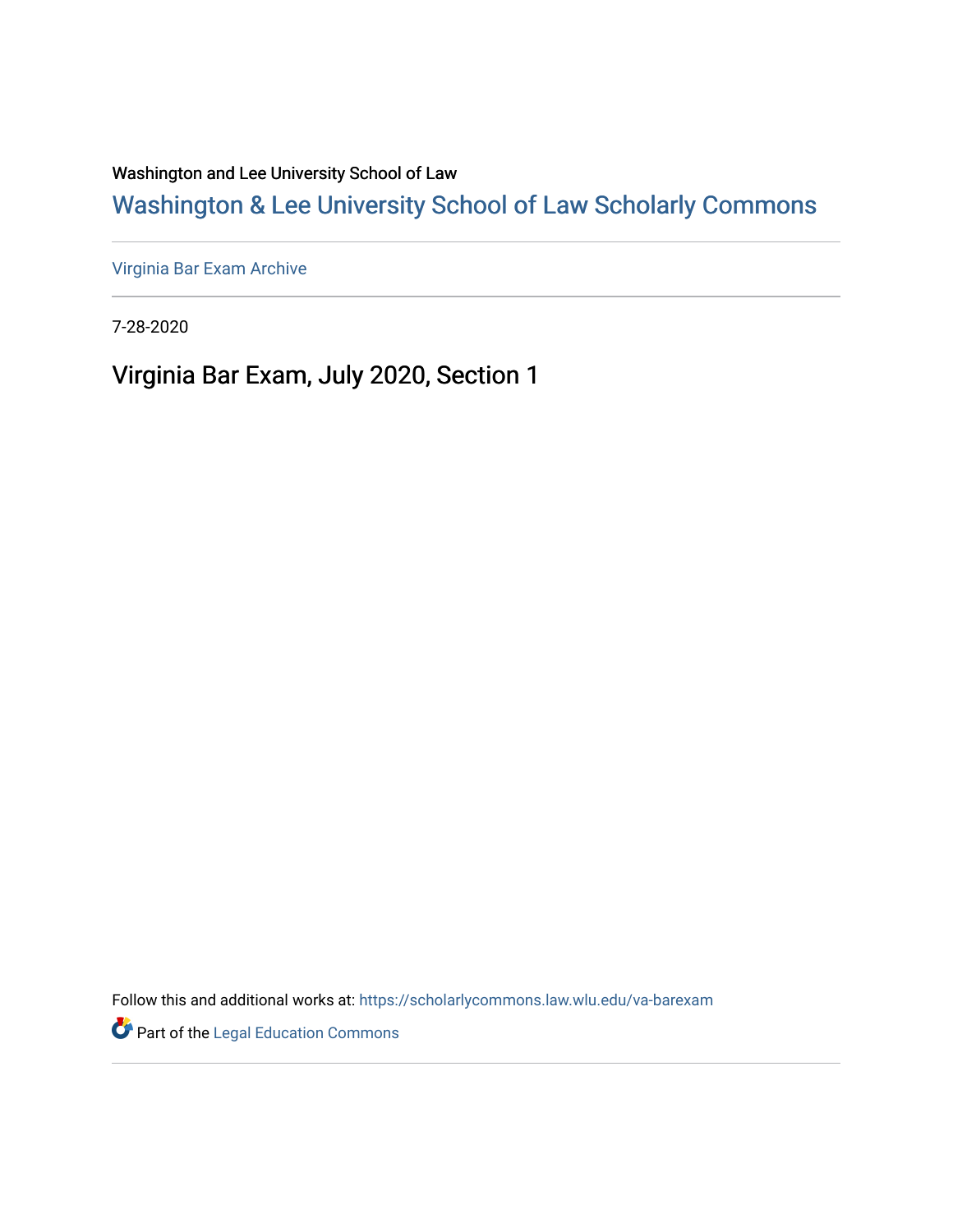#### VIRGINIA BOARD OF BAR EXAMINERS Roanoke, Virginia – July 28, 2020

### **WHITE BOOKLET** - Write your answer to Question 1 in the WHITE Answer Booklet 1

**1.** RVA Golf Carts, Inc. ("RVA Carts"), a golf cart dealership and service center with places of business in both the City of Richmond and Chesterfield County, Virginia, obtained a \$30,000 loan from Manchester Bank ("Bank"). As collateral for the loan, RVA Carts executed a security agreement granting Bank a security interest in a new computer-controlled industrial machine used in its business for manufacturing custom fittings for golf cart motors. A financing statement specifically describing the machine, and naming RVA Carts as the debtor and Bank as the secured party was prepared. Although the financing statement was not signed by the president of RVA Carts, it was promptly filed by Bank with the Clerk of the State Corporation Commission in Richmond.

Several months later the machine failed, and it was taken to Ed's, a local mechanic shop, for repairs. The damage was extensive, requiring the machine to be rebuilt at a cost of \$15,000. Ed, the mechanic, following the advice of his attorney to always check for liens before making high dollar repairs, checked with the Circuit Court Clerks' Offices in Richmond and Chesterfield and confirmed that there were no recorded financing statements in those locations in RVA Carts' name describing the machine. Thereafter, Ed agreed to repair the machine, with payment by RVA Carts upon completion of the repairs.

Upon completion of the repairs, RVA Carts failed to pay the bill as agreed. Ed advised RVA Carts that he would retain possession of the machine and sell it to recover the amount due for the repairs.

Additionally, RVA Carts had fallen behind on loan payments to Bank, and while considering its options for repossessing the machine, Bank discovered Ed was holding it. Bank notified Ed that it held a security interest in the machine as collateral for its loan to RVA Carts. Ed demanded proof of the security interest, and Bank gave him a copy of the financing statement. Bank then tendered \$1,000 to Ed and demanded possession of the machine for the purpose of selling it to enforce its security interest.

- **(a) Does Bank have an enforceable security interest in the machine? Explain fully.**
- **(b) What rights, if any, does Ed have against Bank to retain the machine and to be paid for the repair charges? Explain fully.**

\* \* \* \* \*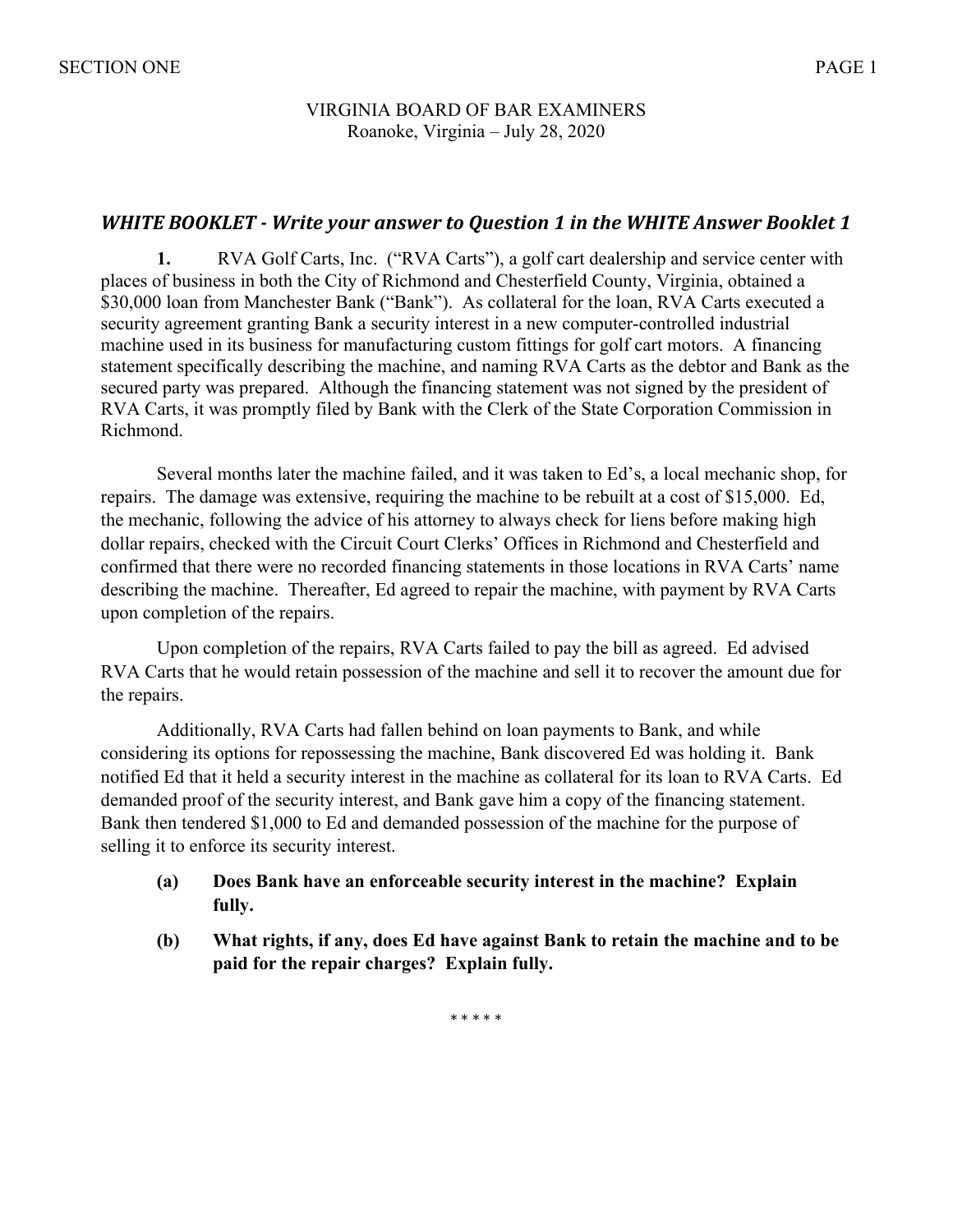## **BLUE BOOKLET** - Write your answer to Question 2 in the BLUE Answer Booklet 2

**2.** Jewell Jones, a resident of Fairfax, Virginia, sustained physical injuries after slipping and falling in the main interior walkway of Fairfax Shopping Mall ( "Mall"), while on her way to shop for something to wear to her retirement party. Jewell was the first customer to enter the Mall that morning.

Jewell did not see any foreign material on the Mall's floor prior to her fall, but afterward she saw that she had slipped on a small glob of ketchup, about three inches in diameter. The edges of the ketchup were dried to the floor, and the top was crusty except where Jewell's shoe had slid through the ketchup. The Mall's restaurants in that area (though not yet open on the morning when Jewell fell) were open daily for lunch and dinner, at which times they also sold take-out food, to include condiments such as ketchup.

No one knows who spilled the ketchup, and there is no evidence that the Mall's owner actually knew about the ketchup on the floor. In fact, no one who worked at the Mall or in one of its stores had seen the ketchup on the floor prior to Jewell's fall.

Jewell's fall resulted in a dislocated arm and broken hip. She filed in good faith a Complaint in the Circuit Court of Fairfax County against the Mall's owner, American Mall Corporation ("AMC"), seeking \$200,000 in money damages. AMC owns shopping malls throughout the United States and is a Delaware corporation which maintains offices in Tysons, Virginia and in Charlotte, North Carolina. The Tysons office houses AMC's advertising group of 20 employees and AMC's vice president of marketing. All other AMC employees and officers work in AMC's Charlotte office, including its chief executive officer, chief financial officer, general counsel, chief operating officer, and other vice presidents, as well as AMC's board of directors, where they make all corporate policy and company-wide decisions.

AMC timely filed a notice of removal to the United States District Court for the Eastern District of Virginia (which includes Fairfax) on the basis of diversity of citizenship. Jewell opposed removal and requested a remand to the Circuit Court, on the ground that complete diversity of citizenship was lacking, since AMC has a Virginia office and AMC owns the Mall which is located in Virginia. The District Court overruled Jewell's objections and denied her Motion to Remand.

A month later, and with the consent of AMC, Jewell timely filed in the District Court an Amended Complaint, with the sole change being her good faith reduction of damages sought from \$200,000 to \$74,000. Jewell also filed a Motion to Remand since the Amended Complaint stated an amount in controversy which no longer complied with the statutory requirement for diversity jurisdiction. AMC immediately filed an Answer to the Amended Complaint but opposed Jewell's request for a remand to the Circuit Court of Fairfax County. Jewell explained that she had reduced the damages because \$126,000 in damages originally claimed were attributable to what her medical expert has determined to be a preexisting condition of degenerative joint disease which existed prior to her fall at the Mall.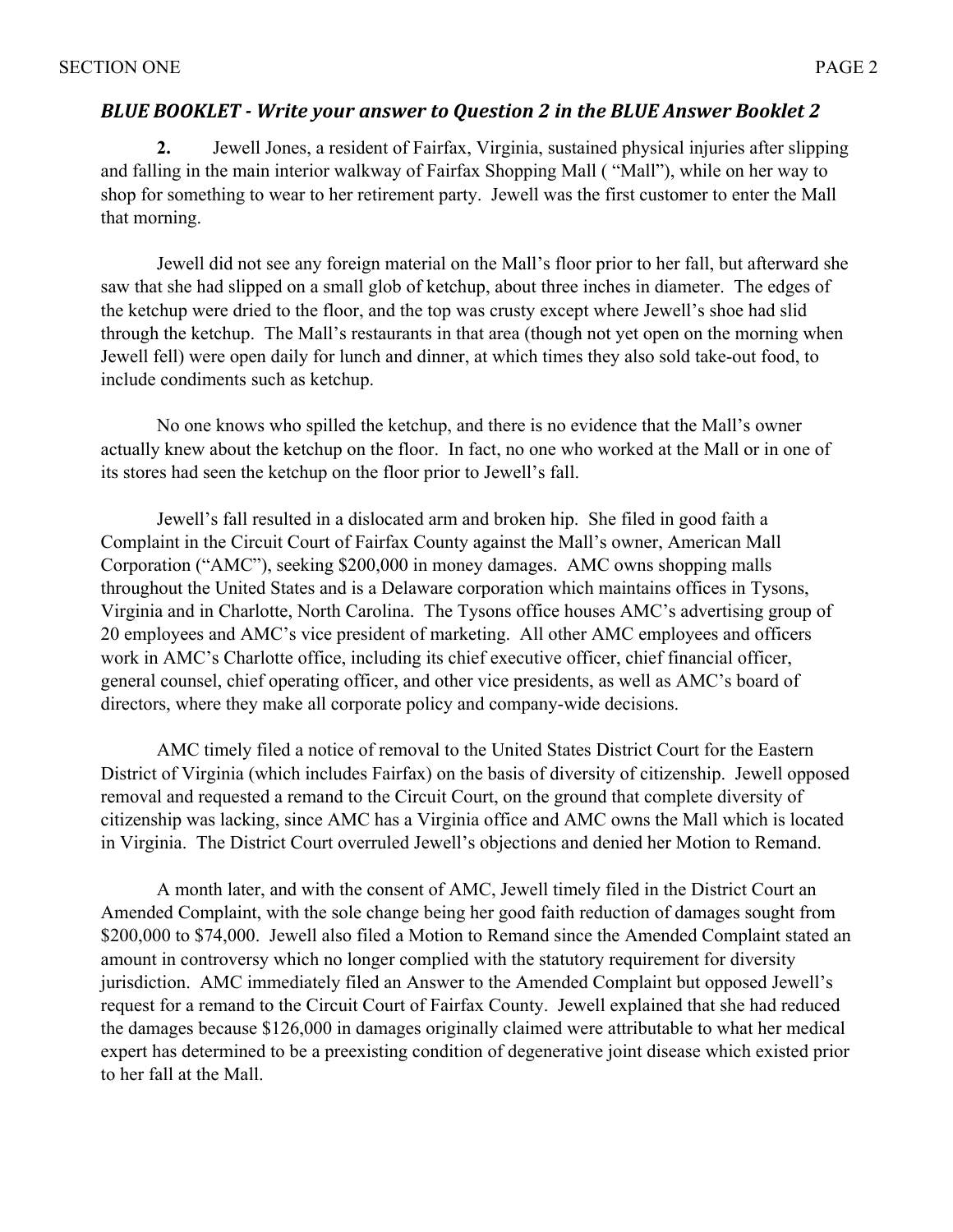- **(a) In overruling Jewell's first request for remand, did the District Court properly find subject matter jurisdiction of the original Complaint based on diversity of citizenship? Explain fully.**
- **(b) How should the District Court rule on Jewell's second request for remand to the Circuit Court of Fairfax County following her filing of the Amended Complaint? Explain fully.**
- **(c) Upon what grounds should Jewell base her claim for liability on the part of AMC for her injuries resulting from the slip and fall at the Mall (including the substantive legal theory or theories based upon the facts), and is she likely to prevail? Explain fully.**

**\* \* \* \* \***

### *YELLOW BOOKLET* - *Write your answer to Question 3 in the YELLOW Answer Booklet 3*

**3.** In 2016, Victor purchased for \$300,000 an abandoned warehouse located in the City of Roanoke, Virginia, with the intent to renovate the building and create four condominium units (the "warehouse project"). Victor financed the warehouse project by taking out a loan from Big Bank. Victor decided to partner with Mark, an experienced contractor. The oral understanding between them was that Victor would handle the financing and "money matters," and Mark would handle the renovation work. During the same timeframe when Victor and Mark were renovating the warehouse project, they also began working on several similar renovation projects in Roanoke.

 Later that year, Mark contracted with RB Roofers ("RB") to install a new roof to the warehouse building. The new roof quickly developed several serious leaks and Mark asked RB to make repairs to the roof in both 2017 and 2018. In early 2019, Mark contacted RB again and told them that the roof continued to leak, and he wanted it replaced. RB Roofers never responded to this request and Mark failed to take any further action regarding the roof leaks.

In March 2019, Victor and Mark contacted Cleo, an attorney, to seek advice on the warehouse project. They were concerned about liability they might incur to eventual condominium purchasers because of the leaking roof, but they did not disclose the roof problem to Cleo. In discussing their business options, they asked Cleo whether it was advisable for them to continue operating as informal partners or whether some other form of entity would be better. Cleo advised them they "would have decreased liability to third parties if they formed a corporation." Shortly after the meeting with Cleo, Victor and Mark, using an online service in order to save money, created a corporation named Prosperity, Inc.

Prosperity, Inc., created Articles of Incorporation declaring that Victor and Mark were the sole officers, directors and shareholders, and adopted corporate by-laws. There were 100 shares of stock issued, with Victor and Mark taking 50 shares each. They kept minutes of shareholder meetings, filed annual reports and corporate tax returns, and, facially at least, observed corporate formalities. Victor immediately conveyed the warehouse project to Prosperity, Inc., in exchange for the corporation assuming his personal debt on the warehouse project. The warehouse project became the sole asset of Prosperity, Inc.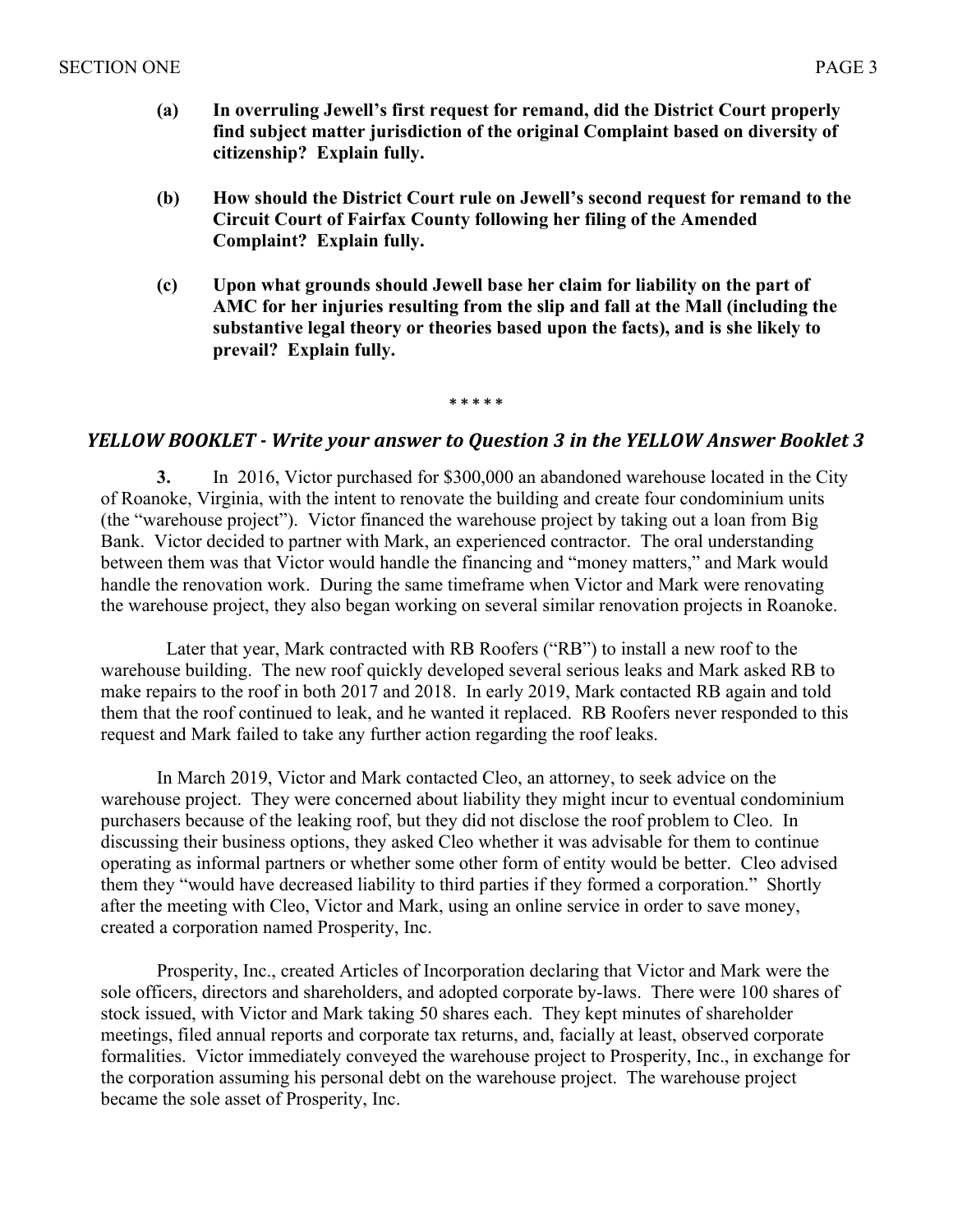Victor maintained a personal checking account designated by him as the "renovation" account which served as the deposit and payment account for the warehouse project as well as the other properties that he and Mark were renovating. None of the other renovation projects were owned by Prosperity, Inc., but were directly controlled by Victor. Victor maintained separate check registers for each project for which funds were deposited and disbursed from his personal account, but Victor made no other efforts to segregate the funds in the account. Prosperity, Inc. had no bank account of its own and all funds received from the sale of the individual condominium units were deposited into Victor's "renovation" account. Neither Victor nor Mark had ever taken any steps to establish a reserve fund for Prosperity, Inc.

All four condominium units sold in the fall of 2019, with no mention being made to the new owners about the ongoing roof leaks. The roofing problems were never resolved, even though it was clear that the roof contained major structural defects, and all four units soon suffered significant damage due to the leaks. Complaints were made to Victor and Mark by the individual unit owners, but they were ignored. The owners then filed a Complaint in the Circuit Court for the City of Roanoke to recover damages against Prosperity, Inc. and against Victor and Mark individually as the corporation's sole stockholders.

- **(a) Did Cleo provide sound legal advice to Victor and Mark regarding potential liability to third parties if they form a corporation? Explain fully.**
- **(b) What arguments should the owners make to impose personal liability on Victor and Mark, what arguments should Victor and Mark make in response, and how is the Circuit Court likely to rule? Explain fully.**

**\* \* \* \* \***

#### GRAY BOOKLET - Write your answer to Question 4 in the GRAY Answer Booklet 4

**4.** Officer Quigley of the Roanoke, Virginia Police Department was on traffic patrol near the Valley View Mall one Saturday afternoon. The area is populated with fast food and family restaurants as well as small businesses. Tom and three of his friends were driving around socializing, with no particular destination in mind.

Officer Quigley was traveling in the opposite direction of Tom. He saw Tom fail to stop for a red light. Officer Quigley activated his blue lights and stopped Tom's car. He intended to issue a summons to Tom for the traffic infraction. Tom was driving the car and his friend Steve occupied the right rear passenger seat.

Soon after the traffic stop, Officer Carr arrived to serve as backup. Officer Carr was a narcotics officer and had a certified narcotics detection dog named Murphy with him. Murphy was certified in the detection of the odors of marijuana, cocaine, heroin and methamphetamine. Although Murphy is certified in detection of the odors, he cannot determine whether the odor is from the current possession of narcotics, or whether the odor is from previous possession.

After the stop, but while the driver and passengers were still inside the vehicle, Officer Carr walked Murphy around the vehicle. At the driver's door, Murphy alerted by sitting. Murphy is trained to sit if he detects the odor of narcotics at his head height or above, and to lie down if the odor is ground level.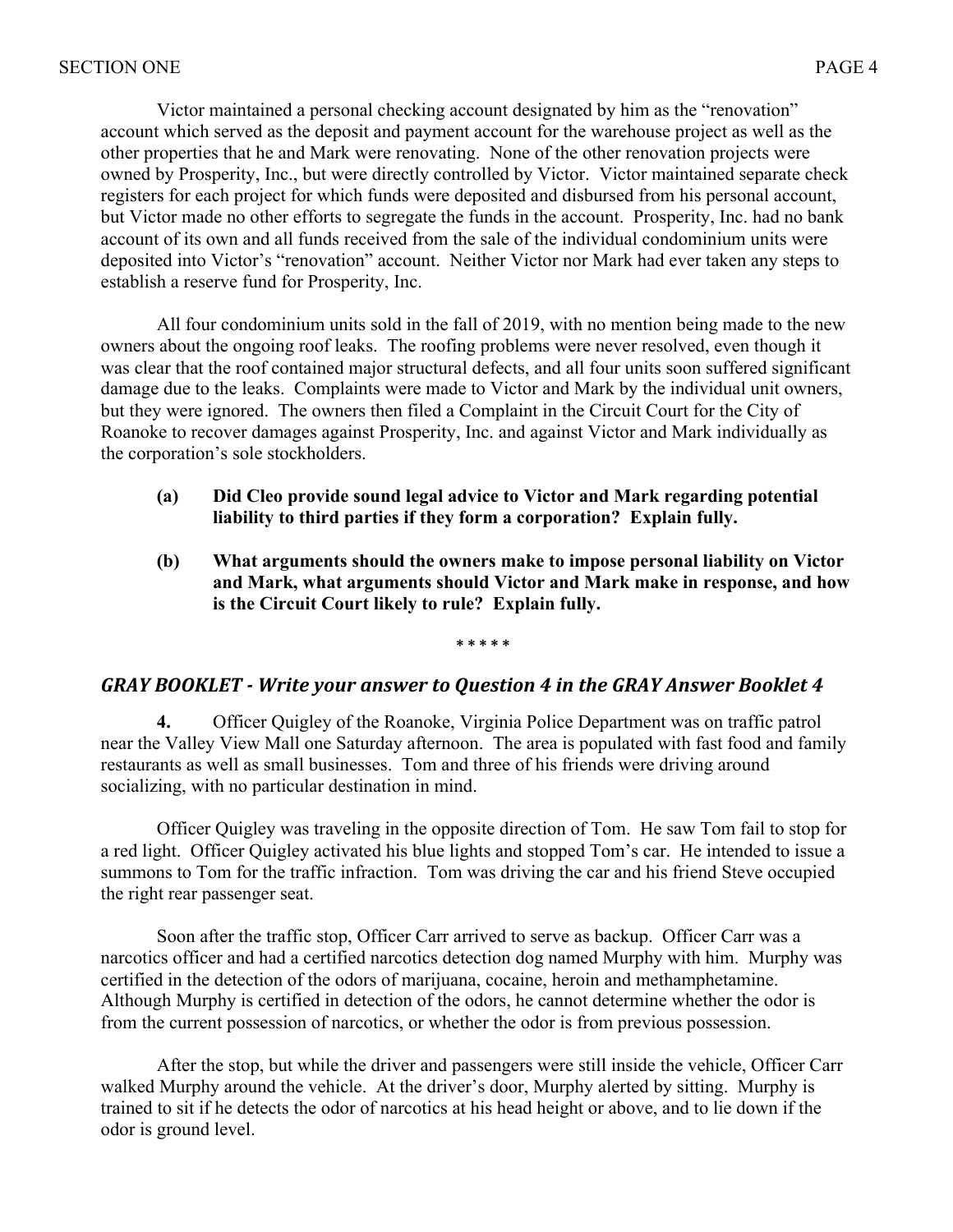Officer Quigley directed the driver and three passengers to exit the vehicle. Officer Quigley searched the vehicle and found nothing inside the vehicle. Officer Quigley noticed Tom was nervous and perspiring, and he continually put his hand in his pocket. Officer Quigley suspected that Tom either had a weapon or drug paraphernalia. Without asking permission, Officer Quigley searched Tom and found two syringes and a bottle cap with a powdery residue in his pocket.

After searching Tom, Officer Quigley searched Steve, without asking his permission, and found syringes and a bottle cap containing a similar powdery residue in an inside pocket of Steve's jacket.

The items found on both Tom and Steve were taken as evidence, and then submitted through the proper chain of custody to the Division of Forensic Science for analysis. After the analysis, a certificate was returned to the Roanoke Police Department indicating that residue of heroin was found in the syringes and bottle caps. After the certificate of analysis was received, both Tom and Steve were indicted in the City of Roanoke for possession of heroin, which is a Schedule I controlled substance.

- **(a) Did Officer Quigley have probable cause to stop Tom's car? Explain fully.**
- **(b) Did Officer Quigley have probable cause to search the vehicle and to search Tom? Explain fully.**
- **(c) Did Officer Quigley have probable cause to search Steve? Explain fully.**
- **(d) What motions should be filed on behalf of Tom and on behalf of Steve to prevent introduction of the syringes and bottle caps and the resulting certificate of analysis? What would be the basis of any such motion and what is the probable outcome of each? Explain fully.**

\* \* \* \* \*

### **PINK BOOKLET** - Write your answer to Question 5 in the PINK Answer Booklet 5

**5.** Pop Owens was the owner of The Diner, a small restaurant in Norfolk, Virginia. The Diner had been operating at the corner of Granby Street and Brambleton Avenue for over twenty years. Business was steady and profitable until the City of Norfolk began construction on Granby Street. The City closed Granby Street and dug a huge hole in front of The Diner in order to repair the sewer and water lines that serviced the downtown area of the City, including The Diner and several other nearby restaurants. The closure of the street prevented access to The Diner's parking lot and made pedestrian access to the front door of The Diner nearly impossible. The street in front of The Diner was closed for four months during this construction.

Shortly after Granby Street was reopened, the City closed a portion of Brambleton Avenue for a period of ten months during the construction on Brambleton Avenue of a large new hotel in the national chain known as Slumber Inn. In addition to some underground utility work for the Slumber Inn, the general contractor for the hotel was permitted to park a large construction crane on Brambleton Avenue. The crane created major traffic congestion at the intersection near The Diner and caused much of the eastbound traffic turning from Brambleton Avenue onto Granby Street to